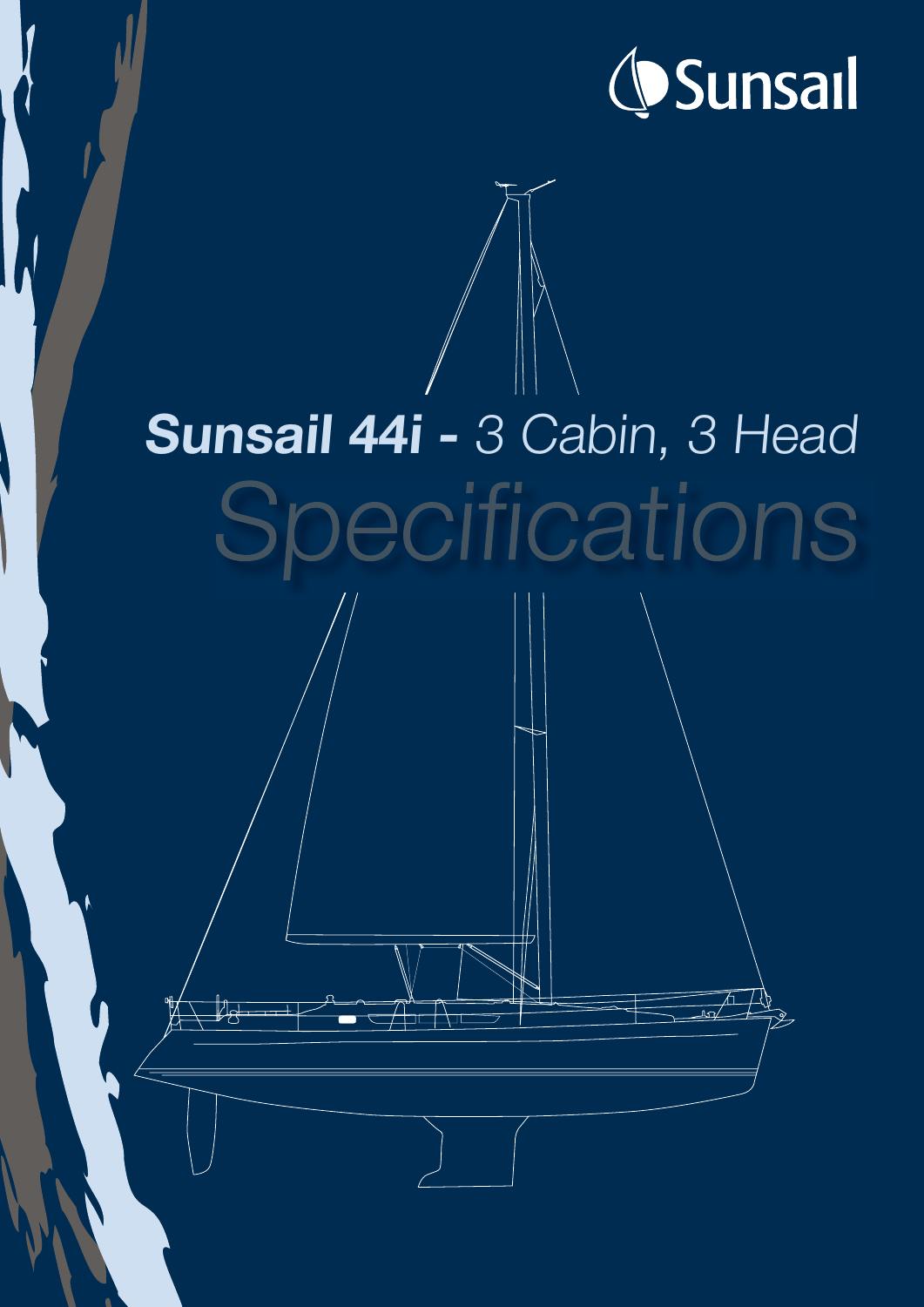## Specification and Equipment

#### HULL & DECK

Prism Process Injection moulded deck with an exceptional rigidity – 300 kg lighter than a traditionally moulded deck of the same size – provides better stability and sea keeping.

Solid, hand-laid fibreglass hull with ISO gelcoat surface and protective barrier coat

A performance-oriented hull designed by Philippe Briand with a 3rd generation counter moulded structure

Performance stainless steel bow pulpit with navigation lights

Stainless steel stern push pit with flag holder and lifebuoy bracket

Outboard engine bracket mounted on stern push pit

#### Liferaft Stowage

Two rows of stainless steel guard rails without PVC coating, stainless steel stanchions and midships/aft boarding gates

Toe rail with integrated stainless fair leads and drainage for side deck

6 x aluminium mooring cleats forward, midships and aft

Sculpted, long handrails on coach roof for secure movement forward

Cleats at mid ship

9 x Opening, forward facing deck hatches with sun blinds integrated into headlining

6 x Opening cockpit and roof ports with curtains

4 x fixed hull ports with track-mounted curtains

Each deck hatch with integrated insect screens and blinds

Sunsail livery including striping and graphics

Bimini

Spray hood

#### ENGINE & STEERING SYSTEM

Yanmar 54hp engine with sail drives

Push button engine start

Fully soundproofed engine compartment with engine access from behind stairwell and also aft cabin

Stainless steel propeller shaft

7 hp Bow thruster with additional battery and control at starboard helm

240 l rotomolded fuel tank located under aft berth with deck fill

Built-in muffler, forced air ventilation and stainless steel exhaust fitting aft

Fixed 3 blade propeller

Twin steering wheels with compasses at each steering position, cup holders and stainless steel grab rails

Throttle and engine control panel is mounted at the starboard helm.

The engine panel includes fuel gauge, RPM Counter, warning lights and ignition switch

Primary fuel filter with water separator

Safety collar on shaft to secure shaft in event of coupling failure

Rope cutter on prop shaft

Engine seawater filter

#### MOORING & ANCHORING

Primary anchor chain rode

Secondary anchor with chain and rope

Electric windlass; vertically-mounted in the anchor locker with hand-held remote.

Anchor roller -- double stainless steel fitting with swivelling self-launching roller for hands-free launching and retrieving

Anchor locker forward, lockable, room for anchor and tackle, integrated windlass area, holder for windlass handle

#### **COCKPIT**

Helm area with electronic displays, cup holders, protective handrail, compasses and access to primary winches

Dining area with seating for 6 around a large folding table

Indirect lighting, bottle holder, cup holders and handrails for safety and easy movement around the cockpit

2 lockers under each bench seat and 2 lazarette lockers under the helm seats for access to steering system

Additional large storage area under water tight hatch in the cockpit floor

12 v cigarette lighter socket

Stainless steel folding swim ladder with transom protection

Double fibreglass transom gate that can be secured when open or closed

Cockpit shower (cold)

Instrumentation within easy reach of helm positions. GPS chart plotter mounted at aft end of cockpit table with easy viewing from each helm

Gas locker located outboard of port helm, room for two gas bottles with connection to gas system and cut-off valve under stove in galley

#### MAST & RIGGING

Classic aluminium mast with double spreaders, spinnaker track mounted forward and folding mast steps

Discontinuous standing rigging 1 x 19 strands stainless steel wire

Fixed split backstay

Genoa furler with attachment to stem head fitting and furling line lead aft to coach roof winch

Polyester topping lift, mainsail halyard, genoa halyard, mainsheet, genoa sheets

Rigid boom vang and control line lead aft to cockpit

Single line mainsail reefing

Low stretch topping lift

Rope stopper for genoa halyard

#### SAILS

Upgraded, heavy duty fully battened mainsail

Upgraded, heavy duty furling genoa with UV protection strips

Heavy duty lazy jacks and stack pack system

2 self-tailing genoa winches

2 self-tailing coach roof winches

2 winch handles with ball-bearing grip

Genoa tracks with adjustable cars

Long roof-mounted mainsheet traveller with ball-bearing cars and control lines led aft to cockpit

3 pad eyes on each side for spinnaker turning blocks, tweaker lines, and pole downhaul

Triple rope clutches to starboard and to port with additional return blocks on coach roof

Line jammers on both sides of coach roof with return blocks

Rope stopper for genoa halyard

#### ELECTRICAL SYSTEM

80 amp 12 v alternator

Extra battery capacity

Batteries charged via low loss charge splitter system

Positive battery switch for engine and domestic bank and general cut-off switch mounted on panel in aft cabin

Electrical panel with 12 v breakers, 110 v or 220 v breakers, LCD display with 12 v voltmeter, 12 v consumption meter, and fuel and water tank gauges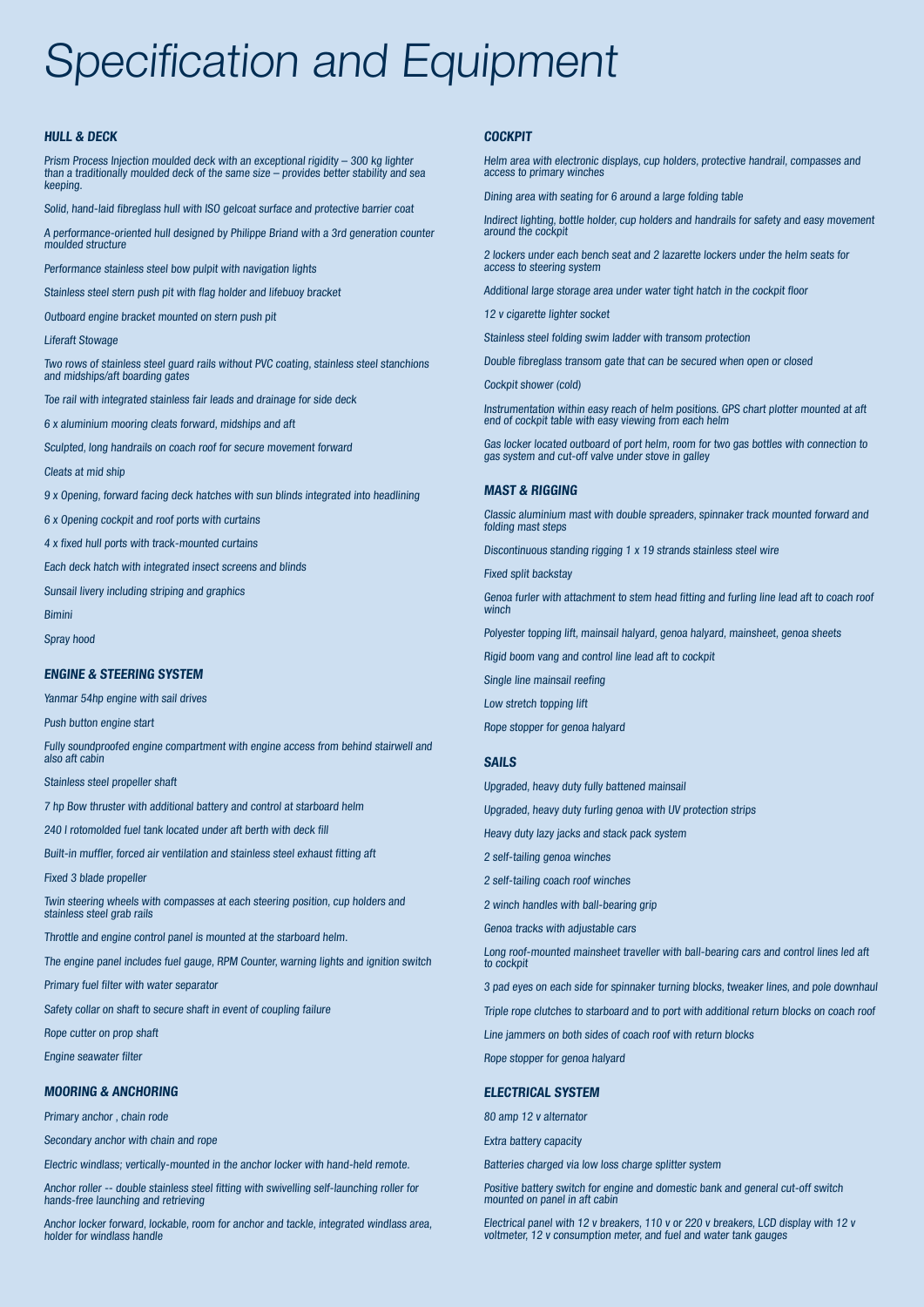# Sunsail 44i - 3 Cabin, 3 Head

One 110 v or 220 v and 12 v plug per cabin and at nav station. 110 v or 220 v plugs in saloon and galley

Flush mounted chrome brass ceiling lights in saloon, head compartments and cabins

On/Off switches in saloon for overhead lights

Indirect halogen lighting under side decks in saloon and head compartments

Shore power with cord wired direct to power source with differential breaker

Electronic depth and speed reading SOG from the GPS

Electronic wind speed and direction

Autopilot

Chart plotter with GPS

VHF at chart table with masthead antenna

Waterproof speaker for VHF in cockpit

Stereo/CD with front socket for MP3 with inside speakers

Waterproof cockpit speakers for stereo

Fans in each cabin plus saloon and galley

#### WATER SYSTEM

2 rotomolded water tanks located under forward and aft berths with separate deck fills (capacity 615 l)

Hot and cold pressurised water distributed through-out the boat via semi-rigid hose

Heavy-duty water pump and accumulator tank for consistent water pressure

40 l hot water tank that is connected to engine heat exchanger and to 230 v electrical system

Chrome shower taps in heads

Electric bilge pump with float switch

Digital water level display

Shower sumps equipped with individual electric pumps with filters and on-off switches

#### INTERIOR

Contemporary interior design in "Fine Teak" with new satin varnish ensures the rich wood tones for which Jeanneau is known

Light head liner material used on ceiling and along hull sides to create the maximum feeling of space and light

Indirect lighting under the side decks for a cosy atmosphere

Handrails under fixed windows, by navigation station and companionway for safety and style

Oversized hull ports provide excellent visibility of the sea from the saloon whether standing or seated

New generation laminate floorboards match interior wood and provide long-lasting durability

Lots of storage, bar cabinet, cabinets along hull sides in saloon and cabins, large hanging lockers

#### **SALOON**

Headroom: 1.93 m

Saloon with U-shaped seating area to starboard, wrap-around cushions and storage under seating area

Saloon dining table

Saloon table converts to a double berth

2 x stools with fixed cushions for extra seating at table

Upper storage cabinets

Storage cabinet along hull

Indirect lighting under side decks

2 x Saloon stereo speakers

Laminate wood panels and floorboards throughout the interior

#### **GALLEY**

Headroom: 1.92

Galley with double stainless steel sinks, sink covers with reversible cutting board, solid surface counter tops, chrome plumbing fittings, storage cabinets and drawers

Dish draining compartment with cover

Gimballed stainless steel 2-burner stove with oven and grill and stainless steel protection bar

Fibreglass fridge compartment with 2 separate compartments, storage bins, and vertical access (175 l fridge, 12v / 85 l icebox)

Fridge drain overboard with pump and filter

Propane solenoid with switch and large warning light

#### NAVIGATION STATION

Main electrical switch board

Lateral navigation desk with roll-away top and pass through of electrical plugs for personal electronics and cushioned stool

Red/white combination light for night vision at nav station

Fixed port above chart panel to prevent water damage to electric's panel 12v cigarette lighter socket at chart table

#### **HFADS**

Private forward owner's head compartment and 2 head compartments aft.

Heads complete with sink, shower, mirror, towel holder, toilet paper holder, wastebasket, shower sump, with grate and electric drainage pump. Access from aft cabins and saloon

Rotomolded 85 l/22 gal. holding tank located in each head compartment with valve for overboard discharge via gravity and deck fitting for pump out.

Extra holding tank in forward and aft port toilet

Large toilet

Shower discharge pump for each shower

#### **COMPANIONWAY**

Headroom: 1.95 m

Laminated companionway side panels for UV protection

Nonslip on companionway steps

Handrails to each side

Plexiglass companionway door

#### FORE CABIN

Headroom: 1.90 m

Large double island berth (2.02 m x 1.60 m) with premium mattress for the maximum comfort aboard

Vanity area and storage

Seat can be used when vanity is folded up

Upper storage cabinets with gas struts on each door. Located along the hull sides with indirect lighting underneath

Large hanging locker

Under berth storage with easy access via a hinged panel provides a space that is 1.5 m x 1 m for flat storage

#### AFT CABINS

#### Headroom: 1.95 m

Double berths (2.02 m x 1.50 m) with premium mattresses for maximum comfort aboard Deep cabinet with shelves and hanging rod per cabin

Storage compartments along the hull sides with indirect light underneath and open hanging lockers to either side of the berth

#### ADDITIONAL CRUISING GEAR

Above-deck equipment. Bedding, linens and galley equipment.

Safety equipment.